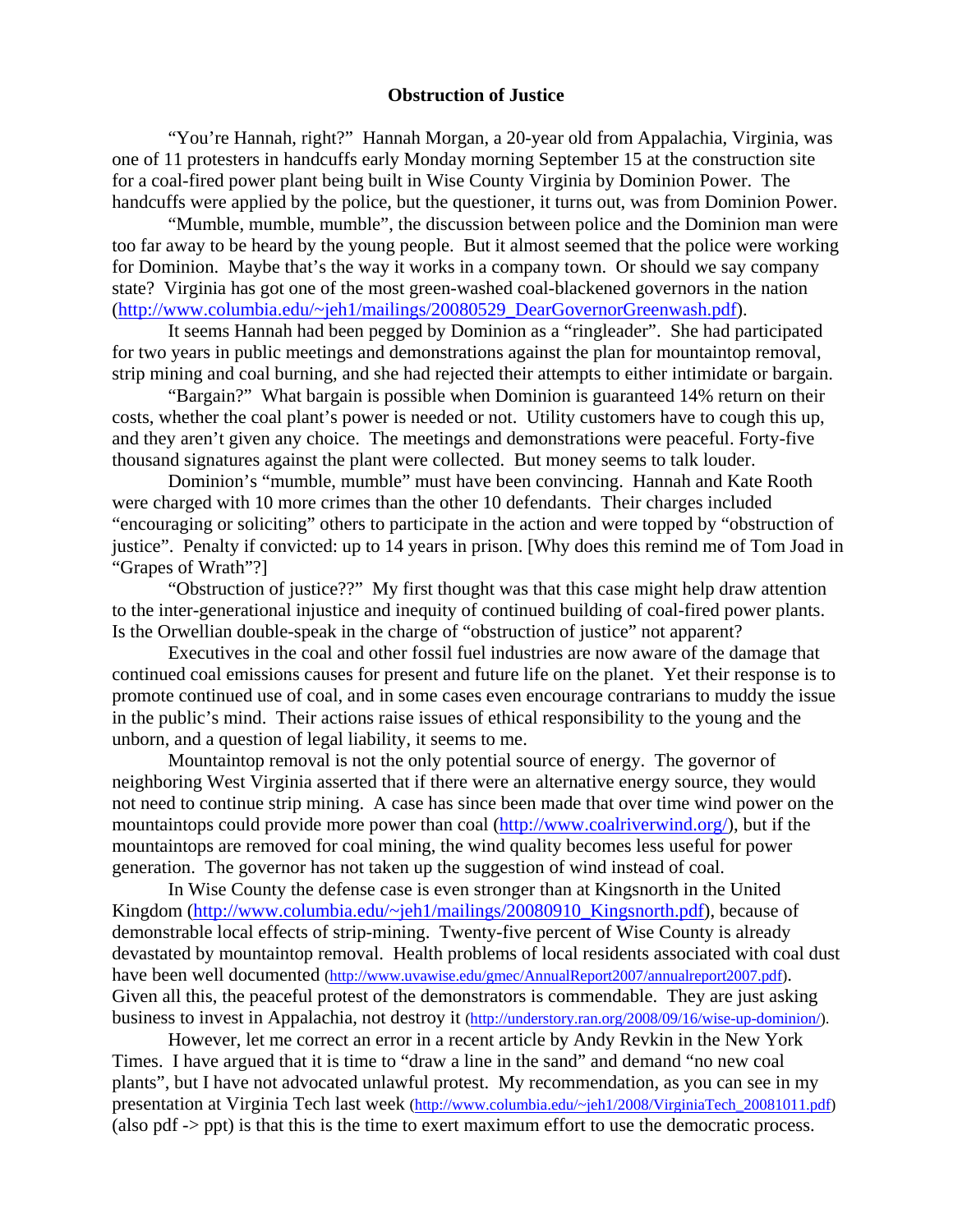I participated in a press conference of PowerVote, and the above talk was in cooperation with Virginia Powershift 2008. The upcoming election potentially could be a tipping point, but it requires a lot of changes. Young people are doing a great job of informing people and getting out the vote. The organizations do not generally endorse specific candidates, but I have a very astute young friend who identified the most important races, where the outcome could affect actions on the climate matter.

That friend's opinions (recommendations of the League of Conservation Voters) are below. They include Democrats and Republicans. (BTW, I am an Independent, and I believe that the United States needs a third party, but that will be the subject of a different e-mail.)

Don't expect the election to solve the climate problem. There are differences between Presidential candidates, but neither appears to "get it". They both seem to think that "clean coal" exists. They both (and special interests) are likely to favor the hidden tax and market distortions of the inefficient "carbon cap and trade" game. For politicians and CEOs the shenanigan potential of "carbon cap and trade" is irresistible – it beats the pants off a simple, honest, effective "carbon tax and 100% dividend" that would put money in the hands of consumers and drive innovations and energy/carbon efficiency in the most economically effective way.

Back to Hannah Morgan et al. and the proposed coal plant. No happy ending here, at least not yet. The defense lawyer realized that a trial would be dangerous. An "unfavorable jury pool" made the possibility of prison time real. With 14 charges against Hannah and Kate, it was unlikely that a jury would find them innocent of all charges. Result: a "B-minus" plea bargain.

This, it seems to me, is the reality of the present situation in the United States. The fossil fuel industry has enormous power, with big influence on the public, as well as on politicians. Although practical steps to stabilize climate, with other benefits, can be defined, it will be difficult to overcome fossil fuel special interests, and we are running out of time. That is my rationale for interjecting comments/recommendations about the upcoming election into this note.

Don't expect the young people to give up. But they shouldn't be standing alone. They didn't even create the mess. They are just inheriting it.

To top it off, because I was on travel, I couldn't make it to the court proceedings. They had decided to accept the plea bargain, but asked me to write a statement on their behalf (which follows), but when I sent an e-mail in the wee hours that morning I failed to attach the attachment! It figures – they are pretty much on their own anyhow.

#### Statement of James E. Hansen\*

 If this case had gone to trial I would have requested permission to testify on behalf of these young people, who, for the sake of nature and humanity, had the courage to stand up against powerful "authority". In fact, these young people speak with greater authority and understanding of the consequences of continued coal mining, not only for the local environment, but for the well-being of nature itself, of creation, of the planet inherited from prior generations.

 The science of climate change has become clear in recent years: if coal emissions to the atmosphere are not halted, we will drive to extinction a large fraction of the species on the planet. Already almost half of summer sea ice in the Arctic has been lost, coral reefs are under great stress, mountain glaciers are melting world-wide with consequences for fresh water supplies of hundreds of millions of people within the next several decades, and climate extremes including greater floods, more intense heat waves and forest fires, and stronger storms have all been documented.

 Our parents did not realize the long-term effects of fossil fuel use. We no longer have that excuse. Let us hope that the courage of these young people will help spark public education about the climate and environmental issues, and help us preserve nature for the sake of our children and grandchildren.

\*For the sake of identification, I am director of the NASA Goddard Institute for Space Studies and Adjunct Professor at the Columbia University Earth Institute, but these are my personal opinions and do not represent any organization.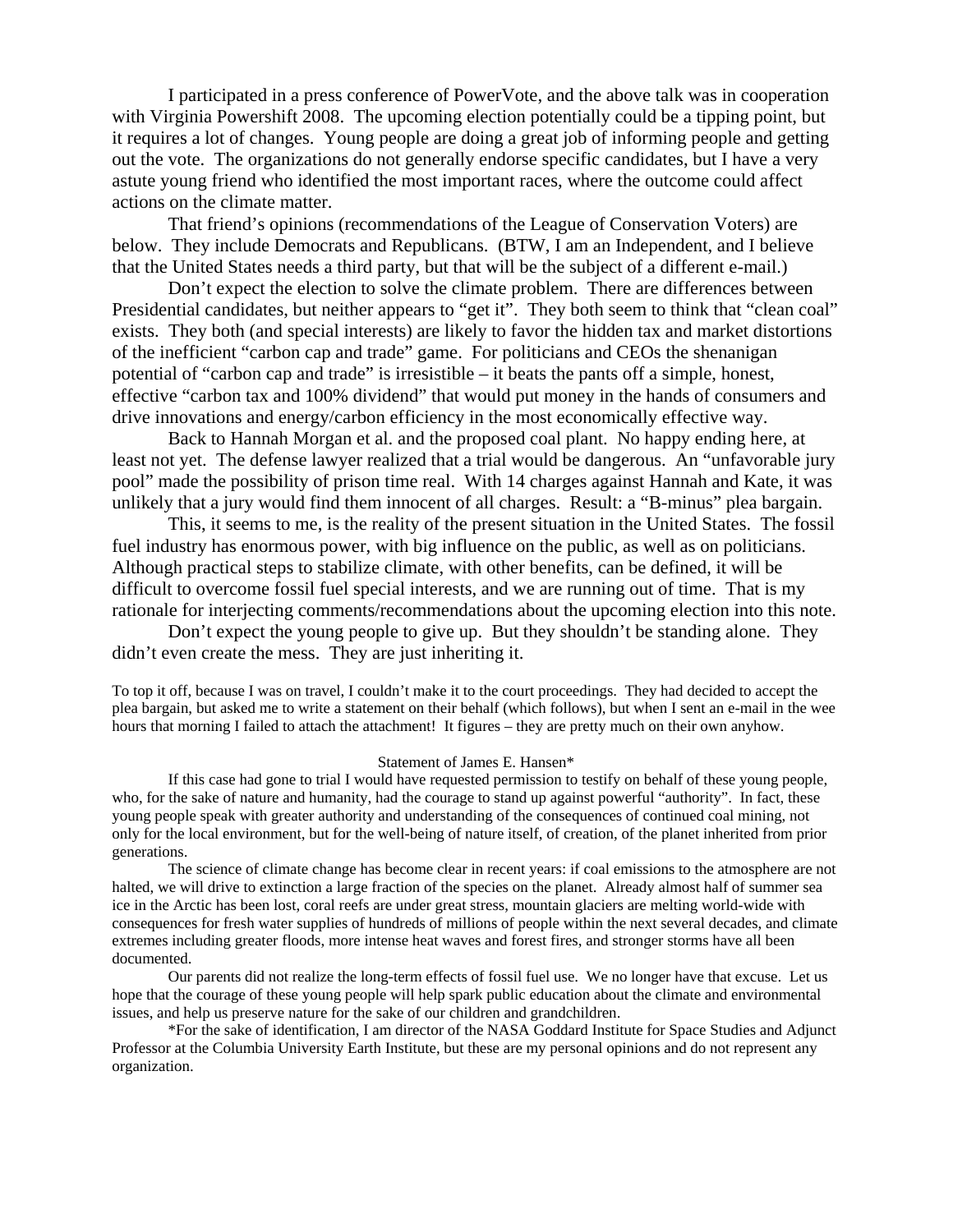2008 LCV's endorsements. Click any name below highlighted in blue to read more about that candidate.

# **President**

[Barack Obama](http://lcv.org/obama) (D)

#### **Senate**

Mark Udall (D) CO [Susan Collins](http://lcv.org/newsroom/press-releases/league-of-conservation-voters-endorses-senator-susan-collins.html) (R) ME [Al Franken](http://lcv.org/newsroom/press-releases/league-of-conservation-voters-endorses-al-franken-for-u-s-senate.html) (D) MN [Kay Hagan](http://lcv.org/newsroom/press-releases/league-of-conservation-voters-endorses-kay-hagan-for-u-s-senate.html) (D) NC Jeanne Shaheen (D) NH [Frank Lautenberg](http://lcv.org/newsroom/press-releases/lcv-endorses-u-s-sen-frank-lautenberg.html) (D) NJ [Tom Udall](http://lcv.org/newsroom/press-releases/lcv-and-conservation-voters-new-mexico-endorse-tom-udall-for-the-united-states-senate.html) (D) NM [Andrew Rice](http://lcv.org/newsroom/press-releases/lcv-endorses-andrew-rice-for-senate.html) (D) OK [Jeff Merkley](http://lcv.org/newsroom/press-releases/oregon-league-of-conservation-voters-and-national-league-of-conservation-voters-endorse-jeff-merkley-for-u-s-senate.html) (D) OR

#### **House**

[Ann Kirkpatrick](http://lcv.org/newsroom/press-releases/lcv-endorses-ann-kirkpatrick-for-congress.html) (D) AZ-01 [Gabrielle Giffords](http://lcv.org/newsroom/press-releases/lcv-endorses-congresswoman-gabrielle-giffords.html) (D) AZ-08 Jerry McNerney (D) CA-11 [Joe Courtney](http://lcv.org/newsroom/press-releases/lcv-endorses-congressman-joe-courtney-for-reelection.html) (D) CT-02 [Chris Shays](http://lcv.org/newsroom/press-releases/lcv-endorses-congressman-christopher-shays-for-reelection.html) (R) CT-04 [Betsy Markey](http://lcv.org/newsroom/press-releases/league-of-conservation-voters-endorses-betsy-markey-for-congress.html) (D) CO-04 Mike Castle (R) DE-AL [Walt Minnick](http://lcv.org/newsroom/press-releases/league-of-conservation-voters-endorses-walt-minnick.html) (D) ID-01 [Debbie Halvorson](http://lcv.org/newsroom/press-releases/league-of-conservation-voters-endorses-debbie-halvorson-for-congress.html) (D) Ill-11 *[Bill Foster](http://lcv.org/newsroom/press-releases/lcv-endorsed-bill-foster-wins-race-for-congress.html) (D) IL-14* [Mark Kirk](http://lcv.org/newsroom/press-releases/league-of-conservation-voters-endorses-congressman-mark-kirk.html) (R) IL-10 Tim Johnson (R) IL-15 [John Yarmuth](http://lcv.org/newsroom/press-releases/lcv-endorses-congressman-john-yarmuth.html) (D) KY-03 [Chellie Pingree](http://lcv.org/newsroom/press-releases/lcv-endorses-chellie-pingree-for-congress.html) (D)\*\* ME-01 [Frank Kratovil](http://lcv.org/newsroom/press-releases/league-of-conservation-voters-endorses-frank-kratovil-for-congress.html) (D) MD-01 [Wayne Gilchrest](http://lcv.org/newsroom/press-releases/maryland-league-of-conservation-voters-and-league-of-conservation-voters-endorse-rep-wayne-gilchrest.html)\*\* (R) MD-01 [Donna Edwards](http://lcv.org/newsroom/press-releases/league-of-conservation-voters-and-maryland-league-of-conservation-voters-endorse-donna-edwards-in-md-4-house-race.html)\*\* (D) MD-04 [Vern Ehlers](http://lcv.org/newsroom/press-releases/lcv-endorses-congressman-vern-ehlers-for-reelection.html) (R) MI-03 [Mark Schauer](http://lcv.org/newsroom/press-releases/lcv-endorses-mark-schauer-for-congress.html) (D) MI-07 [Gary Peters](http://lcv.org/newsroom/press-releases/gary-peters-gets-lcv-endorsement-on-earth-day-eve.html) (D) MI-09 [Tim Walz](http://lcv.org/newsroom/press-releases/lcv-endorses-congressman-tim-walz.html) (D) MN-01 [Ashwin Madia](http://lcv.org/newsroom/press-releases/lcv-endorses-ashwin-madia-for-congress-in-minnesota-s-third-district.html) (D) MN-03 [Kay Barnes](http://lcv.org/newsroom/press-releases/lcv-endorses-barnes-for-missouri-s-6th-district-seat-in-u-s-house.html) (D) MO-06 Larry Kissell</u> (D) NC-08 [Carol Shea-Porter](http://lcv.org/newsroom/press-releases/league-of-conservation-voters-endorses-representative-carol-shea-porter-for-congress.html) (D) NH-01 [Frank Lobiondo](http://lcv.org/newsroom/press-releases/lcv-endorses-u-s-rep-frank-lobiondo.html) (R) NJ-02 [Chris Smith](http://lcv.org/newsroom/press-releases/lcv-endorses-congressman-chris-smith-for-reelection.html) (R) NJ-04 Leonard Lance\*\* (R) NJ-07 Linda Stender\*\* (D) NJ-07 [Martin Heinrich](http://lcv.org/newsroom/press-releases/lcv-and-cvnm-endorse-martin-heinrich-for-congress.html) (D) NM-01 Ben Ray Lujan<sup>\*\*</sup> (D) NM-03 [Dina Titus](http://lcv.org/newsroom/press-releases/league-of-conservation-voters-endorses-dina-titus.html) (D) NV-03 [Kirsten Gillibrand](http://lcv.org/newsroom/press-releases/new-york-league-of-conservation-voters-and-national-league-of-conservation-voters-endorse-representative-kirsten-gillibrand-for-congress.html) (D) NY-20 Eric Massa (D) NY-29 [Steve Driehaus](http://lcv.org/newsroom/press-releases/lcv-endorses-steve-driehaus-and-barack-obama.html) (D) OH-01 [Victoria Wulsin](http://lcv.org/newsroom/press-releases/lcv-endorses-black-wulsin-and-brinkman-in-ohio-s-2nd-district-primaries.html)\*\* (D) OH-02 [Tom Brinkman](http://lcv.org/newsroom/press-releases/lcv-endorses-black-wulsin-and-brinkman-in-ohio-s-2nd-district-primaries.html)\*\* (R) OH-02 [Mary Jo Kilroy](http://lcv.org/newsroom/press-releases/lcv-endorses-mary-jo-kilroy-in-ohio-s-15th-congressional-district.html) (D) OH-15 [Kurt Schrader](http://lcv.org/newsroom/press-releases/olcv-and-lcv-endorse-kurt-schrader-for-congress-in-oregon-s-5th-district.html) (D) OR-05 [Sam Bennett](http://lcv.org/newsroom/press-releases/league-of-conservation-voters-endorses-sam-bennett-for-congress.html) (D) PA-15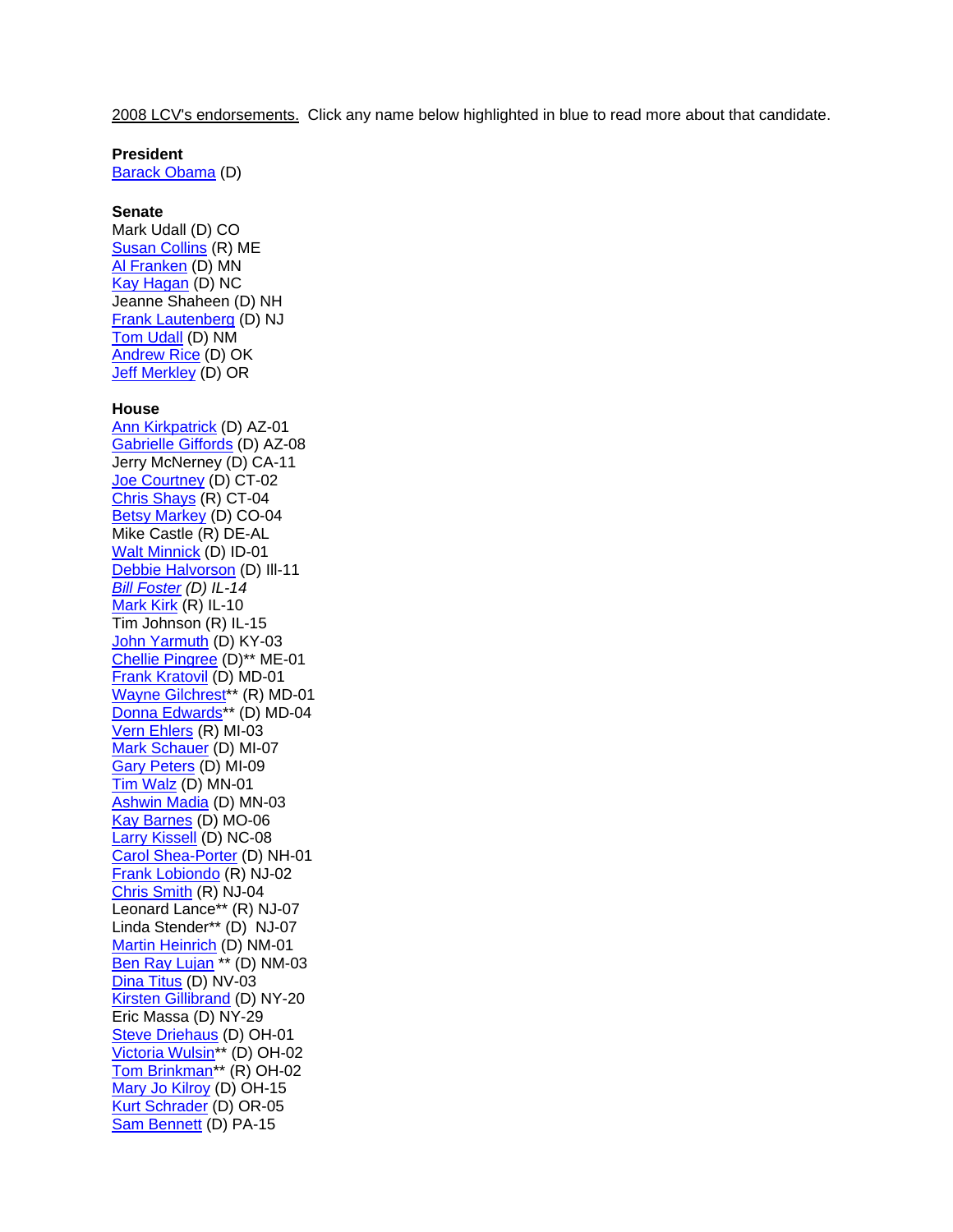Todd Platts (R) PA-19 Michael Skelly (D) TX-07 [Gerry Connolly](http://lcv.org/newsroom/press-releases/league-of-conservation-voters-endorses-gerry-connolly-for-congress.html) (D) VA-11 [Steve Kagen](http://lcv.org/newsroom/press-releases/league-of-conservation-voters-endorses-congressman-steve-kagen.html) (D) WI-08 [Mark Gordon](http://lcv.org/newsroom/press-releases/lcv-endorses-republican-mark-gordon-and-democrat-gary-trauner-in-wyoming-congressional-primaries.html) (R)\*\* WY-AL [Gary Trauner](http://lcv.org/newsroom/press-releases/lcv-endorses-republican-mark-gordon-and-democrat-gary-trauner-in-wyoming-congressional-primaries.html) (D)\*\* WY-AL

KEY: \*\* = Primary Endorsement *Italics* = Special Election Endorsement

### LCV's Recommendations

### [Congressman Tim Walberg Named Last Member of the 2008 Dirty Dozen](http://lcv.org/newsroom/press-releases/congressman-tim-walberg-named-last-member-of-the-2008-dirty-dozen.html)

WASHINGTON D.C.; October 14, 2008 - The League of Conservation Voters (LCV), which works to turn environmental values into national priorities, today announced that U.S. Rep. Tim Walberg of Michigan's 7th District has been named to its 2008 "Dirty Dozen" list.

LCV's trademark Dirty Dozen program targets candidates for Congress — regardless of party affiliation who consistently vote against clean energy and conservation and are running in races in which LCV has a serious chance to affect the outcome. Since the Dirty Dozen was launched in 1996, LCV has defeated more than half of the candidates named to the list. In 2006 alone, LCV ousted several supposedly "undefeatable" incumbents such as former House Resources Chairman Richard Pombo and former Senator Conrad Burns[....more](http://lcv.org/newsroom/press-releases/congressman-tim-walberg-named-last-member-of-the-2008-dirty-dozen.html)

## [Anne Northup Named to 2008 Dirty Dozen](http://lcv.org/newsroom/press-releases/anne-northup-named-to-2008-dirty-dozen.html)

WASHINGTON D.C.; October 14, 2008 - The League of Conservation Voters, which works to turn environmental issues into national priorities, today added Anne Northup to its 2008 Dirty Dozen list.\* Northup has a lifetime score of only 7% on LCV's National Environmental Scorecard and voted against every major piece of environmental legislation in the 109th Congress.

"With energy at the heart of the 2008 election, it is critical that we elect Representatives who will steer us away from Big Oil and toward a clean, renewable energy policy," said LCV Deputy Legislative Director Tim Greeff. "Anne Northup has a deplorable environmental record and promises to continue our reliance on oil and minimize investment in alternative energy sources." [...more](http://lcv.org/newsroom/press-releases/anne-northup-named-to-2008-dirty-dozen.html)

## [Don Young Joins the 2008 Dirty Dozen](http://lcv.org/newsroom/press-releases/don-young-joins-the-2008-dirty-dozen.html)

**WASHINGTON D.C.; October 2, 2008 -** WASHINGTON, DC –The League of Conservation Voters (LCV), which works to turn environmental values into national priorities, today added Alaska Congressman Don Young to its 2008 "Dirty Dozen" list.\* Young's abysmal record on energy issues makes him one of this year's worst candidates for re-election to the US House of Representatives.

"Alaska is the frontline of global warming. As their homes and businesses slide into the sea, the people of Alaska deserve a Representative who will fight for real solutions, not oil company profits," said LCV President Gene Karpinski. "Don Young has repeatedly blocked legislation that would raise fuel efficiency in our cars; repeal subsides for oil conglomerates, and invest in clean renewable energy, working instead to pad the pockets of Big Oil interests at home and in Washington.["...more](http://lcv.org/newsroom/press-releases/don-young-joins-the-2008-dirty-dozen.html)

### [LCV Urges Voters to Turn Out the Lights on Senator Dole](http://lcv.org/newsroom/press-releases/lcv-urges-voters-to-turn-out-the-lights-on-senator-dole.html)

**WASHINGTON D.C.; September 15, 2008 -** The League of Conservation Voters (LCV), which works to turn environmental values into national priorities, today announced that Senator Elizabeth Dole (R-NC) has been named to its 2008 "Dirty Dozen" list. Dole has a lifetime score of only 4% on LCV's National Environmental Scorecard.\*

"Senator Dole's record proves that she's working in the best interests of Exxon/Mobil, not the people of Raliegh/Durham. For Chevron, not the people of Charlotte. For the lobbyists of big oil, not the people of small town North Carolina," LCV Senior Vice President Tony Massaro said. "Instead of protecting clean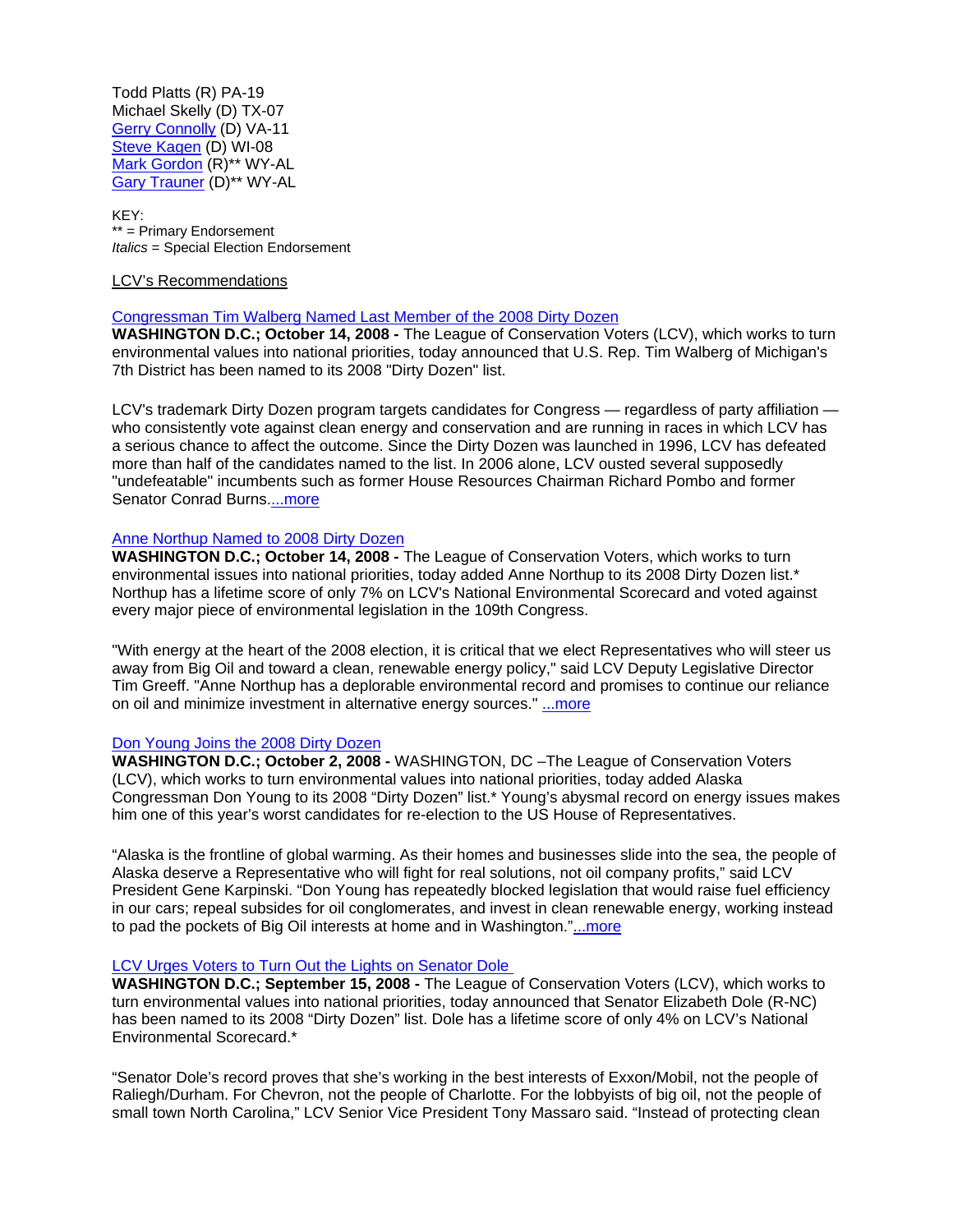water and clean air for our health or developing clean energy for our children, she votes in favor of oil company profits every time."[...more](http://lcv.org/newsroom/press-releases/lcv-urges-voters-to-turn-out-the-lights-on-senator-dole.html)

### [Dean Andal Takes Pombo's Place in the 2008 Dirty Dozen](http://lcv.org/newsroom/press-releases/dean-andal-takes-pombo-s-place-in-the-2008-dirty-dozen.html)

**WASHINGTON D.C.; August 14, 2008 -** The League of Conservation Voters (LCV), which works to turn environmental values into national priorities, today added Dean Andal to its 2008 "Dirty Dozen" list.\* Andal's abysmal record on energy and environmental issues make him one of the worst candidates for federal office in the nation. "Californians are paying over \$4.50 per gallon for gasoline, and deserve a representative who will work to end our nation's dependence on oil, and fight for alternative energy sources," LCV Senior Vice President Tony Massaro said.

"Andal has consistently voted against fuel efficiency programs and measures to slow global warming. His current proposals echo the failed policies of the Bush Administration that created the situation we're in now. If elected, Andal will help the oil industry dismantle the laws that protect California's coastline from oil spills from tankers and offshore drilling while doing nothing to reduce the price of gasoline."[...more](http://lcv.org/newsroom/press-releases/dean-andal-takes-pombo-s-place-in-the-2008-dirty-dozen.html)

#### [Congressman Sam Graves Earns Dubious Distinction as Member of 2008 Dirty Dozen](http://lcv.org/newsroom/press-releases/congressman-sam-graves-earns-dubious-distinction-as-member-of-2008-dirty-dozen.html)

**WASHINGTON D.C.; August 12, 2008 -** The League of Conservation Voters (LCV), which works to turn environmental values into national priorities, today added Congressman Sam Graves (MO-6) to its 2008 "Dirty Dozen" list.\* Graves has earned an abysmal lifetime LCV score of only 4% on energy and environmental issues. He has accepted \$63,983 from the oil & gas industry.

"While the people of Missouri are paying record prices at the pump, the oil companies are handing that money right back to Sam Graves," LCV Senior Vice President Tony Massaro said. "Is it any wonder that he keeps voting to give those same oil companies billions of our tax dollars? Thanks to Sam Graves, we're paying Exxon twice for the same gas – once at the pump and again with the tax dollars that could be going to schools, to veterans, or to developing new sources of energy that would create thousands of jobs in Missouri." [...more](http://lcv.org/newsroom/press-releases/congressman-sam-graves-earns-dubious-distinction-as-member-of-2008-dirty-dozen.html)

#### [LCV Adds Senator Ted Stevens \(R-AK\) to 2008 "Dirty Dozen"](http://lcv.org/newsroom/press-releases/lcv-names-senator-ted-stevens-to-2008-dirty-dozen.html)

**WASHINGTON D.C.; July 1, 2008 -** The League of Conservation Voters (LCV), which works to turn environmental values into national priorities, today announced that Senator Ted Stevens (R-AK) has been named to its 2008 "Dirty Dozen" list. Stevens holds a lifetime score of only 14% on the LCV environmental scorecard.

"For forty years in the Senate, Ted Stevens has stood in the way of progress. Today, he literally lives in the house that oil built," LCV President Gene Karpinski said. "With his scandalous ties to the oil industry finally exposed, Alaska has the chance to let Mr. Stevens retire to that nice house."

Stevens has consistently voted for billions of dollars in tax breaks for oil companies since 1977. Oil and gas interests have given more than \$460,000 in campaign contributions to Stevens's campaigns. Last July, the FBI raided Stevens's home in search of records documenting his connection to Bill Allen, an executive of the Veco oil services company, which reaped millions in federal contracts and who was convicted of bribery. Allen's contracting business doubled the size of Stevens's home. Stevens is under federal investigation. [...more](http://lcv.org/newsroom/press-releases/lcv-names-senator-ted-stevens-to-2008-dirty-dozen.html)

#### [LCV Adds Senator Mary Landrieu to 2008 "Dirty Dozen"](http://lcv.org/newsroom/press-releases/senator-mary-landrieu-added-to-lcv-s-dirty-dozen.html)

**WASHINGTON D.C.; July 1, 2008 -** The League of Conservation Voters (LCV), which works to turn environmental values into national priorities, today added Senator Mary Landrieu (D-LA) to its 2008 "Dirty Dozen" list.\* Her lifetime LCV Score of 43% ranks her the worst Democrat in the Senate on environmental issues currently running for reelection. \*\*

Last week, Dr. Thomas Fingar, the Chairman of the National Intelligence Council testified that global warming poses a significant risk to America's national security, and that "some parts of the United States—particularly built-up coastal areas—will be at greater risk of extreme weather events." In the wake of Hurricane Katrina, Louisiana's representatives should be leading the charge in the fight against global warming.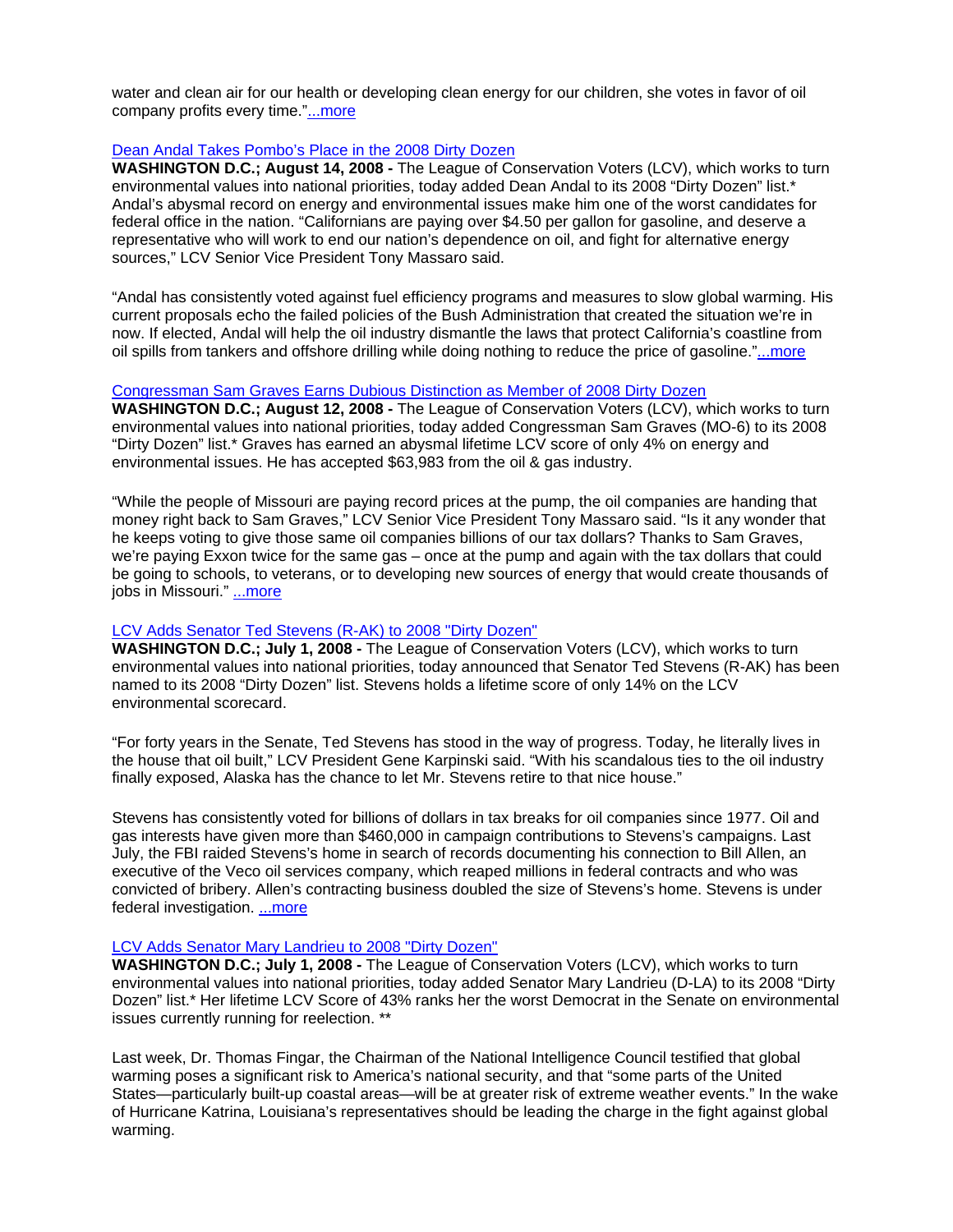"For a Senator from Louisiana, which faces severe consequences from global warming, to fail to protect Louisiana is disappointing," LCV Senior Vice President for Political Affairs and Public Education Tony Massaro said. "Senator Landrieu joins the DD because she acts more to protect Big Oil than the future for the people of Louisiana." [..more](http://lcv.org/newsroom/press-releases/senator-mary-landrieu-added-to-lcv-s-dirty-dozen.html)

### [LCV Adds Congressman Steve Pearce to 2008 "Dirty Dozen"](http://lcv.org/newsroom/press-releases/lcv-adds-congressman-steve-pearce-to-the-2008-dirty-dozen.html)

**WASHINGTON D.C.; July 1, 2008 -** The League of Conservation Voters (LCV), which works to turn environmental values into national priorities, today added Congressman Stevan Pearce (R-NM) to its 2008 "Dirty Dozen" list.\* Pearce's record of extremism marks him as one of the twelve worst members of Congress currently up for election.

"During his five years in Congress, Steve Pearce has voted consistently against the environment," LCV Senior Vice-President for Political Affairs and Public Education Tony Massaro said. "Of the 80 conservation key votes since he has been elected, Pearce has voted against clean air, clean energy, protecting the nation's wildlife, and preserving our natural heritage in all but one vote."

Pearce's lifetime LCV score is an embarrassing 1%. He has earned three 0% scores in his tenure and his highest annual score was 5% in his first year.\*\* His opponent, Tom Udall, has earned a 96% lifetime LCV score.

In addition to owning millions of dollars of stock in Key Energy, a Texas-based oil services company, Steve Pearce has accepted more from the oil and gas industry, \$556,649, than from any other economic sector. He has voted to give more than \$14 billion in tax breaks to the oil industry, opposed renewable electricity, and fought against fuel efficient cars that would save New Mexico families hundreds of dollars at the pump.[..more](http://lcv.org/newsroom/press-releases/lcv-adds-congressman-steve-pearce-to-the-2008-dirty-dozen.html)

### [LCV Adds Senate Minority Leader Mitch McConnell to 2008 "Dirty Dozen"](http://lcv.org/newsroom/press-releases/lcv-members-elect-senate-minority-leader-mitch-mcconnell-the-new-don-of-the-dirty-dozen.html)

**WASHINGTON D.C.; April 10, 2008 -** The members of the League of Conservation Voters (LCV), the independent political voice for the environment, today voted Senate Minority Leader Mitch McConnell (R-KY) to the 2008 "Dirty Dozen" list.

LCV members voted online to decide which 2008 candidate had committed the most egregious offenses against the environment. 25,000 concerned citizens voted for the next member of the "Dirty Dozen," and chose Sen. McConnell by an overwhelming margin.

"Our members know that Mitch McConnell has voted against our health and safety since he came to Washington. They know that he stands as an impassable roadblock in the way of a clean energy future for this country," said LCV President Gene Karpinski. "They know that it is time to tear down this roadblock. That's why McConnell, this 'Godfather of Green,' is the new 'Don' of the Dirty Dozen."[..more](http://lcv.org/newsroom/press-releases/lcv-members-elect-senate-minority-leader-mitch-mcconnell-the-new-don-of-the-dirty-dozen.html)

## [LCV Adds Former U.S. Rep. Bob Schaffer to 2008 "Dirty Dozen"](http://lcv.org/newsroom/press-releases/lcv-names-former-u-s-rep-bob-schaffer-to-2008-dirty-dozen.html)

**WASHINGTON D.C.; Jan. 24, 2008 -** The League of Conservation Voters (LCV), the independent political voice for the environment, today announced that former U.S. Rep. Bob Schaffer (R-CO) has been named to its 2008 "Dirty Dozen" list.

During his tenure in Congress, Bob Schaffer worked to get Big Oil \$33 billion in tax breaks by supporting an energy bill written by Dick Cheney and the oil industry. After leaving the House, he went to work for Big Oil. Now he wants to return to Washington to work for them in the Senate," said LCV Senior Vice President and Colorado native Tony Massaro. "Coloradans deserve a senator who works for them, not Big Oil."[..more](http://lcv.org/newsroom/press-releases/lcv-names-senator-inhofe-and-rep-knollenberg-to-2008-dirty-dozen.html)